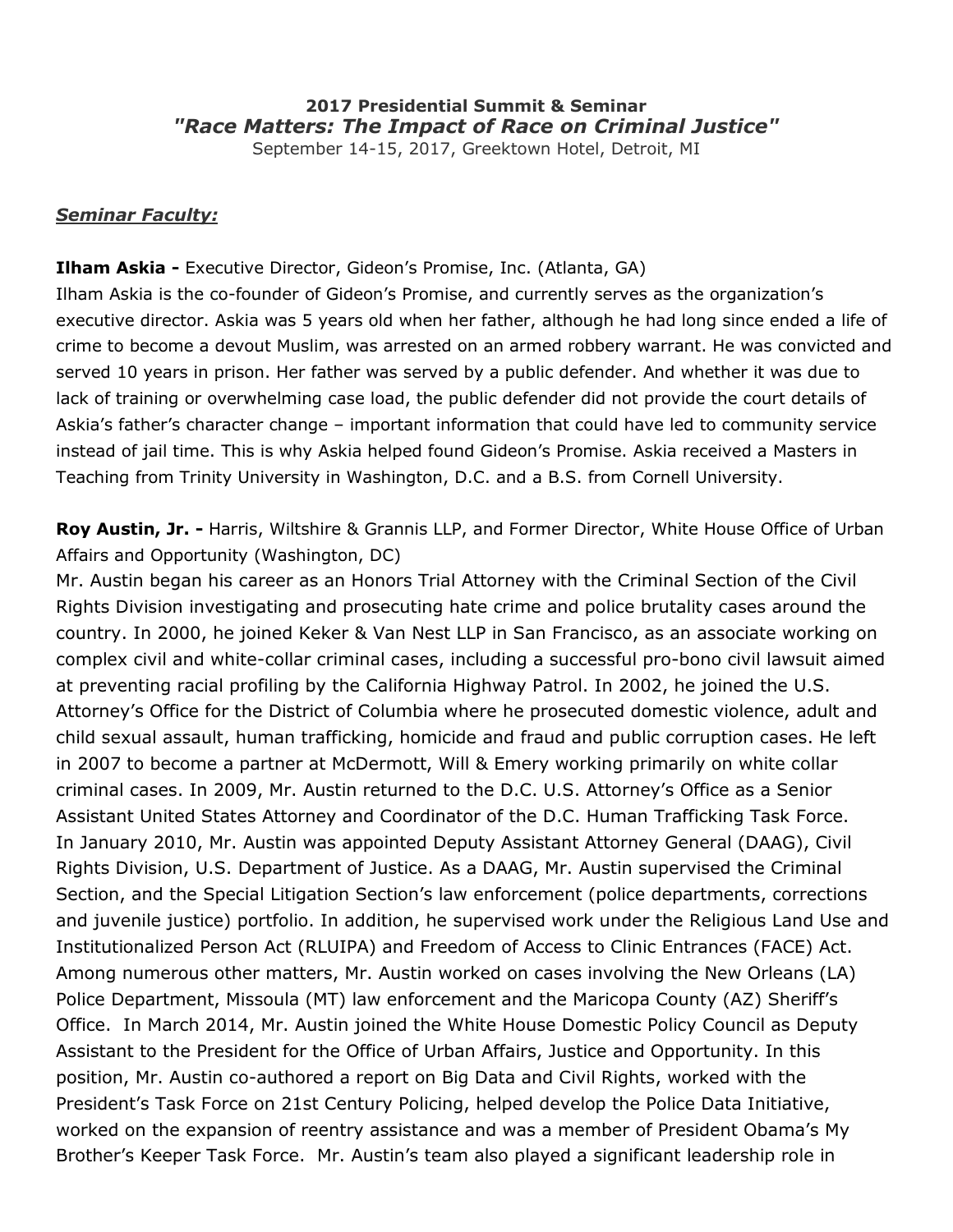policymaking on labor, housing, and human services issues. Over his career, Mr. Austin has tried thirty jury trials. He served as an adjunct trial advocacy professor at George Washington University Law School from 2007 - 2013. Mr. Austin received his B.A. from Yale University and his J.D. from The University of Chicago.

**Brandon Buskey** *–* Criminal Law Reform Project, National ACLU (New York, NY) Brandon has been with the ACLU's Criminal Law Reform Project since 2012. His work focuses on reforming pretrial justice, expanding the right to counsel, juvenile sentencing, and residency restrictions for former sexual offenders. Prior to the ACLU, Brandon worked at the Equal Justice Initiative and the Civil Rights Bureau of the New York State Attorney General's Office. He is a 2006 graduate of New York University Law School, where he was a Root-Tilden Kern and AnBryce Scholar. Following law school he clerked for the Honorable Janet C. Hall of the United States District Court for the District of Connecticut.

## **Nusrat [Choudhury](https://www.aclu.org/bio/nusrat-choudhury)** – Racial Justice Program, National ACLU (New York, NY)

Nusrat Choudhury received her B.A. from Columbia University, and is a graduate of Princeton University's Woodrow Wilson School of Public and International Affairs and Yale Law School. Prior to joining the Racial Justice Program (RJP), Choudhury worked as an attorney in the ACLU National Security Project and a Marvin A. Karpatkin Fellow in RJP. Choudhury also served as a law clerk for Judge Barrington D. Parker in the U.S. Court of Appeals for the 2nd Circuit and for Judge Denise Cote in the Southern District of New York.

**Amanda David** – Assistant Federal Defender, E.D. of New York (New York, NY) Amanda L. David is an assistant federal defender at the Federal Defenders of New York, Inc. in the Eastern District. She also co-teaches the Federal Defender Clinic at New York University School of Law. Prior to joining the Federal Defenders, Amanda represented clients in delinquency and criminal proceedings in D.C. Superior Court as a staff attorney at the Public Defender Service for five years. She is a 2008 graduate of New York University School of Law where she was a Root-Tilden-Kern scholar and managing editor of the journal Review of Law and Social Change. In 2005, Amanda earned her Bachelor's degree in Metropolitan Studies and Politics from New York University. She is a native of Brooklyn, NY.

**Angela J. Davis** – Professor of Law, American University College of Law (Washington, DC) Angela J. Davis is a Professor of Law at the American University Washington College of Law where she teaches Criminal Law, Criminal Procedure, and Criminal Defense: Theory and Practice. Professor Davis has been a Visiting Professor at George Washington University Law School and Georgetown University Law Center. She has served on the adjunct faculty at George Washington, Georgetown, and Harvard Law Schools. Professor Davis is the author of Arbitrary Justice: The Power of the American Prosecutor (Oxford University Press, 2007), the editor of Policing the Black Man: Arrest, Prosecution and Imprisonment (Pantheon, 2017) (Forthcoming), co-editor of Trial Stories (with Professor Michael E. Tigar) (Foundation Press, 2007), and a co-author of Criminal Law (with Professor Katheryn Russell-Brown) (Sage Publications, 2015) and the 7th edition of Basic Criminal Procedure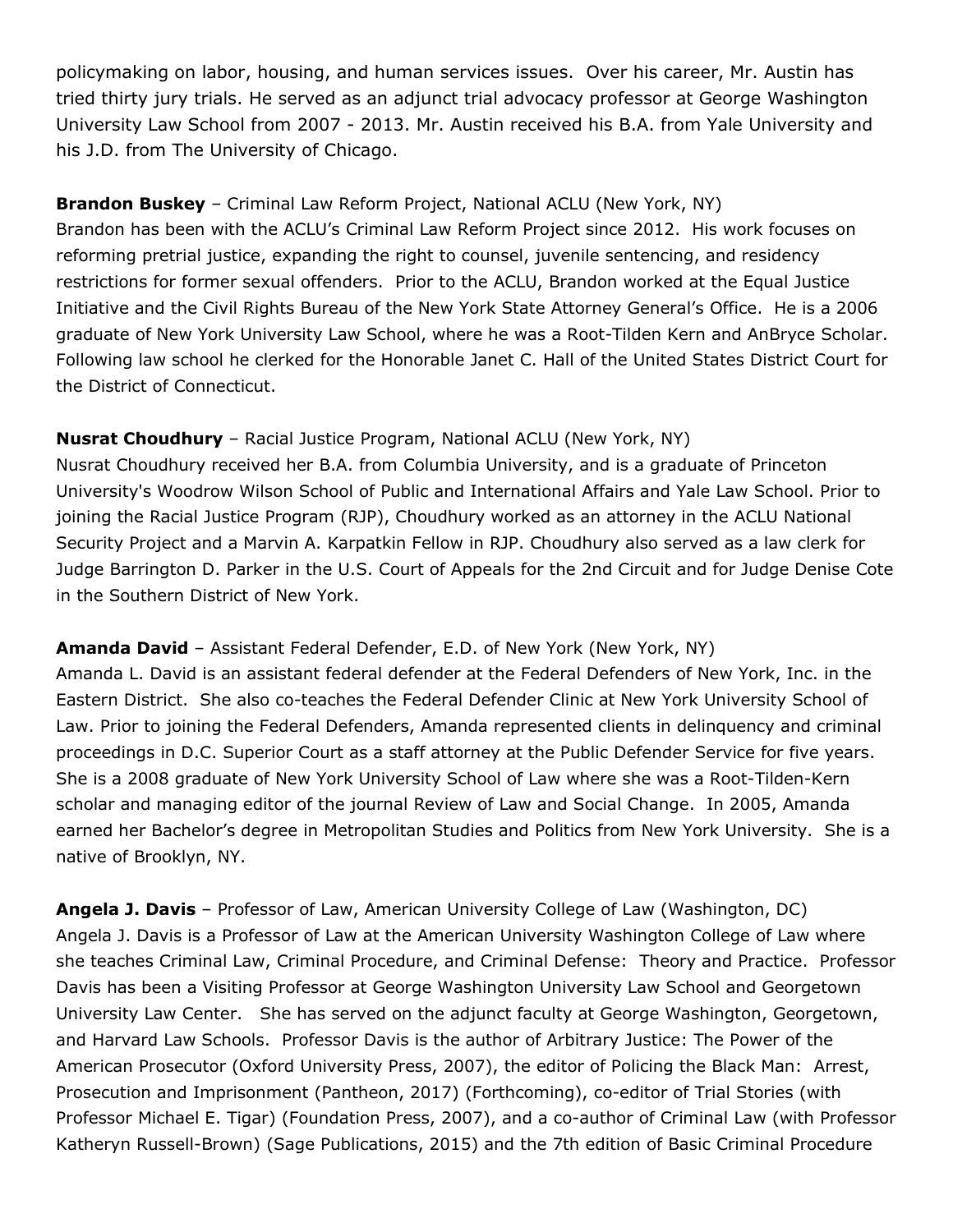(with Professors Stephen Saltzburg and Daniel Capra) (Thomson West, forthcoming 2017). Professor Davis' other publications include articles and book chapters on prosecutorial discretion and racism in the criminal justice system. She received the Washington College of Law's Pauline Ruyle Moore award for scholarly contribution in the area of public law in 2000 and 2009, the American University Faculty Award for Outstanding Teaching in a Full-Time Appointment in 2002, the American University Faculty Award for Outstanding Scholarship in 2009, and the American University Scholar/Teacher of the Year Award in 2015. Professor Davis' book Arbitrary Justice won the Association of American Publishers 2007 Professional and Scholarly Publishing Division Award for Excellence in the Law and Legal Studies Division. She was awarded a Soros Senior Justice Fellowship in 2004 and serves on the Board of Trustees of the Sentencing Project and the Southern Center for Human Rights. Professor Davis served as the Executive Director of the National Rainbow Coalition from 1994 - 1995. From 1991 - 1994, she was the Director of the Public Defender Service for the District of Columbia ("PDS"). She also served as the Deputy Director from 1988 – 1991 and as a staff attorney at PDS from 1982 – 1988. Professor Davis is a former law clerk of the Honorable Theodore R. Newman of the District of Columbia Court of Appeals. She is a graduate of Howard University and Harvard Law School.

**[Rahsaan](https://aclum.org/about/staff-advocates/rahsaan-hall/) D. Hall** – Director, Racial Justice Program, Massachusetts ACLU (Boston, MA) Rahsaan Hall is the Director of the Racial Justice Program for the American Civil Liberties Union of Massachusetts. In this role Rahsaan helps develop the ACLU of Massachusetts' integrated advocacy approach to address racial justice issues. Through legislative advocacy, litigation and community engagement, the program works on issues that deeply impact communities of color and historically disenfranchised communities. Prior to joining the ACLU of Massachusetts, Rahsaan was the Deputy Director of the Lawyers' Committee for Civil Rights and Economic Justice where his work included policy and legislative advocacy, community outreach, and maintaining a litigation caseload of voting rights, police misconduct and public accommodations cases. Rahsaan headed up the Voting Rights Project that included the coordination of the statewide Election Protection initiatives, voting rights litigation and his prior involvement in community coalitions on redistricting after the last decennial census. He also served as an Assistant District Attorney for the Suffolk County District Attorney's Office. A significant portion of his work in the DA's Office included his time in the Safe Neighborhood Initiative and Senior Trial Units where he prosecuted drug, gang and homicide cases. In addition to leading the ACLU of Massachusetts' Racial Justice Program. He also serves on the Massachusetts Legal Assistance Corporation's board of directors, the Hyams Foundation's board of trustees, and cochairs the Boston Bar Association's Civil Rights and Civil Liberties section. He is also a member of the Massachusetts IOLTA Committee. Rahsaan is admitted to practice in Massachusetts and the United States District Court for the District of Massachusetts. He is a graduate of The Ohio State University (B.A.), Northeastern University School of Law (J.D.) and Andover Newton Theological School (M.Div.). He is an ordained reverend in the African Methodist Episcopal Church.

#### **Marc [Mauer](http://www.sentencingproject.org/staff/marc-mauer/)** – Executive Director, The Sentencing Project (Washington, DC)

Marc Mauer is one of the country's leading experts on sentencing policy, race and the criminal justice system. He has directed programs on criminal justice policy reform for 30 years, and is the author of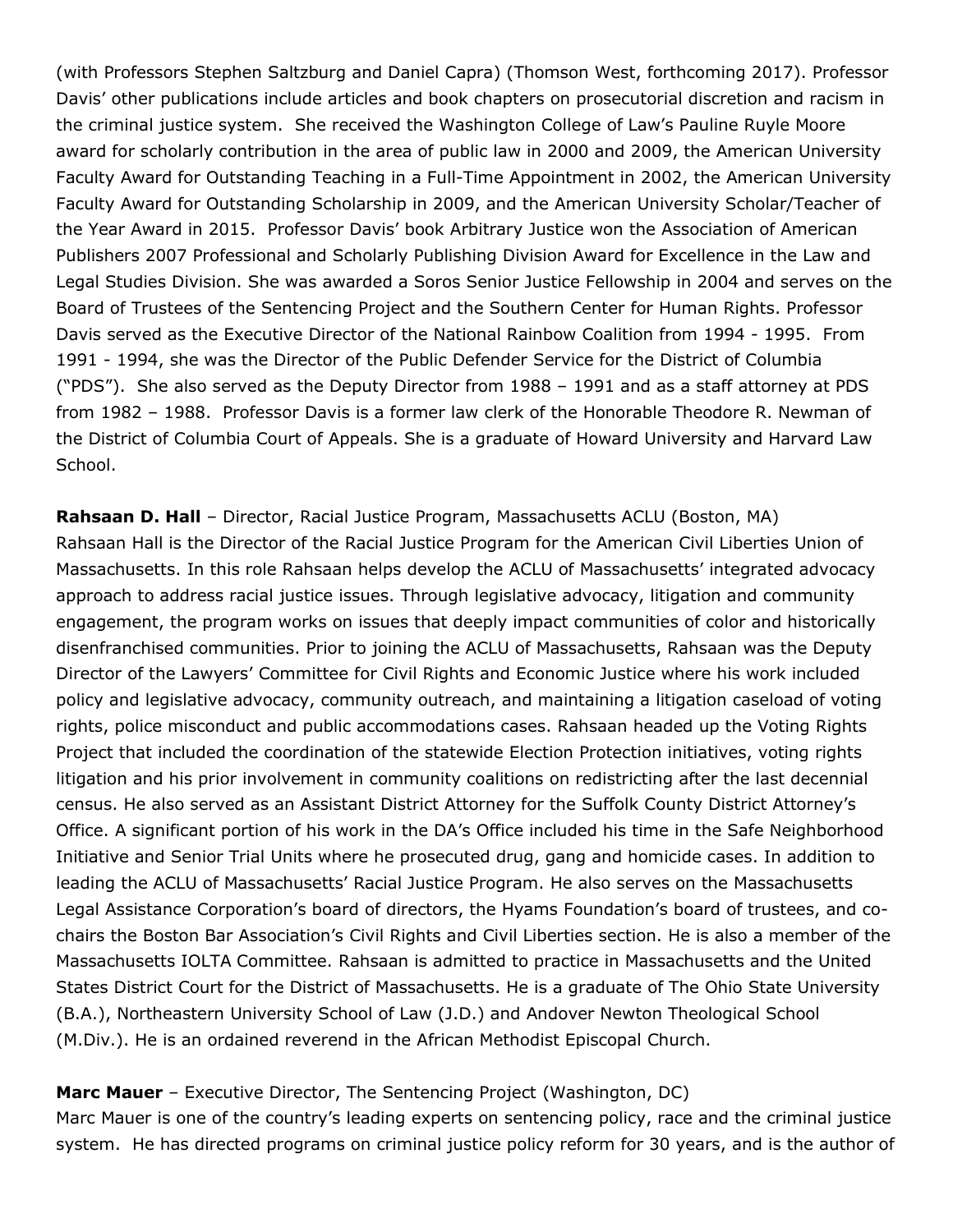some of the most widely-cited reports and publications in the field. The Atlantic magazine has described him as a scholar who has "reframed how Americans view crime, race, and poverty in the public sphere." His 1995 report on racial disparity and the criminal justice system led the New York Times to editorialize that the report "should set off alarm bells from the White House to city halls – and help reverse the notion that we can incarcerate our way out of fundamental social problems." Race to Incarcerate, Mauer's groundbreaking book on how sentencing policies led to the explosive expansion of the U.S. prison population, was a semifinalist for the Robert F. Kennedy Book Award in 1999. A second edition was published in 2006 and a 2013 graphic novel version was cited by the American Library Association as one of the "Great Graphic Novels" of the year. Mauer is also the coeditor of Invisible Punishment, a 2002 collection of essays by prominent criminal justice experts on the social cost of imprisonment. Mauer began his work in criminal justice with the American Friends Service Committee in 1975, and served as the organization's National Justice Communications Coordinator. Since joining The Sentencing Project in 1987, he has testified before Congress and state legislatures, frequently appears on radio and television networks, and is regularly interviewed by the New York Times, Washington Post, National Public Radio, and many other major media outlets. He has served as an adjunct faculty member at George Washington University and Payne Theological Seminary, as well as a consultant to the Bureau of Justice Assistance, the National Institute of Justice, and the American Bar Association's Committee on Race and the Criminal Justice System. In 2005, he became Executive Director of The Sentencing Project. Mauer has received the Helen L. Buttenweiser Award from the Fortune Society (1991), the Donald Cressey Award from the National Council on Crime and Delinquency for contributions to criminal justice research (1996), the Alfred R. Lindesmith Award from the Drug Policy Alliance for achievement in drug policy scholarship (2003), the Maud Booth Correctional Services Award from Volunteers of America (2008), the John Augustus Award from the National Association of Sentencing Advocates (2009), the Margaret Mead Award from the International Community Corrections Association (2009), and the Inside/Out Summit Award from Centerforce (2011). A graduate of Stony Brook University, where he received his bachelor's degree, Mauer earned his Master of Social Work from the University of Michigan.

### **Nancy L. McGunn** – Federal Defender Office (Detroit, MI)

Nancy L. McGunn is an assistant federal defender at the Federal Defender Office in Detroit, Michigan for the Eastern District of Michigan. Nancy began as a law clerk at the Detroit FDO in 1997, while still a law student at Wayne State University Law School. She is 1998 graduate of Wayne State University Law School. In 1995, she earned her Bachelor's degree in Psychology and Sociology from John Carroll University.

**L. Song Richardson** – Professor of Law, University of California, Irvine (Irvine, CA) Song Richardson is the Interim Dean and Professor of Law at the University of California, Irvine School of Law with a joint appointment in the Department of Criminology, Law and Society. She was the Senior Associate Dean for Academic Affairs for the 2016-17 academic year. She received her AB from Harvard College and her JD from Yale Law School. Her interdisciplinary research uses lessons from cognitive and social psychology to decision-making and judgment in a variety of contexts. Currently, she is working on a book that examines the legal and moral implications of mind sciences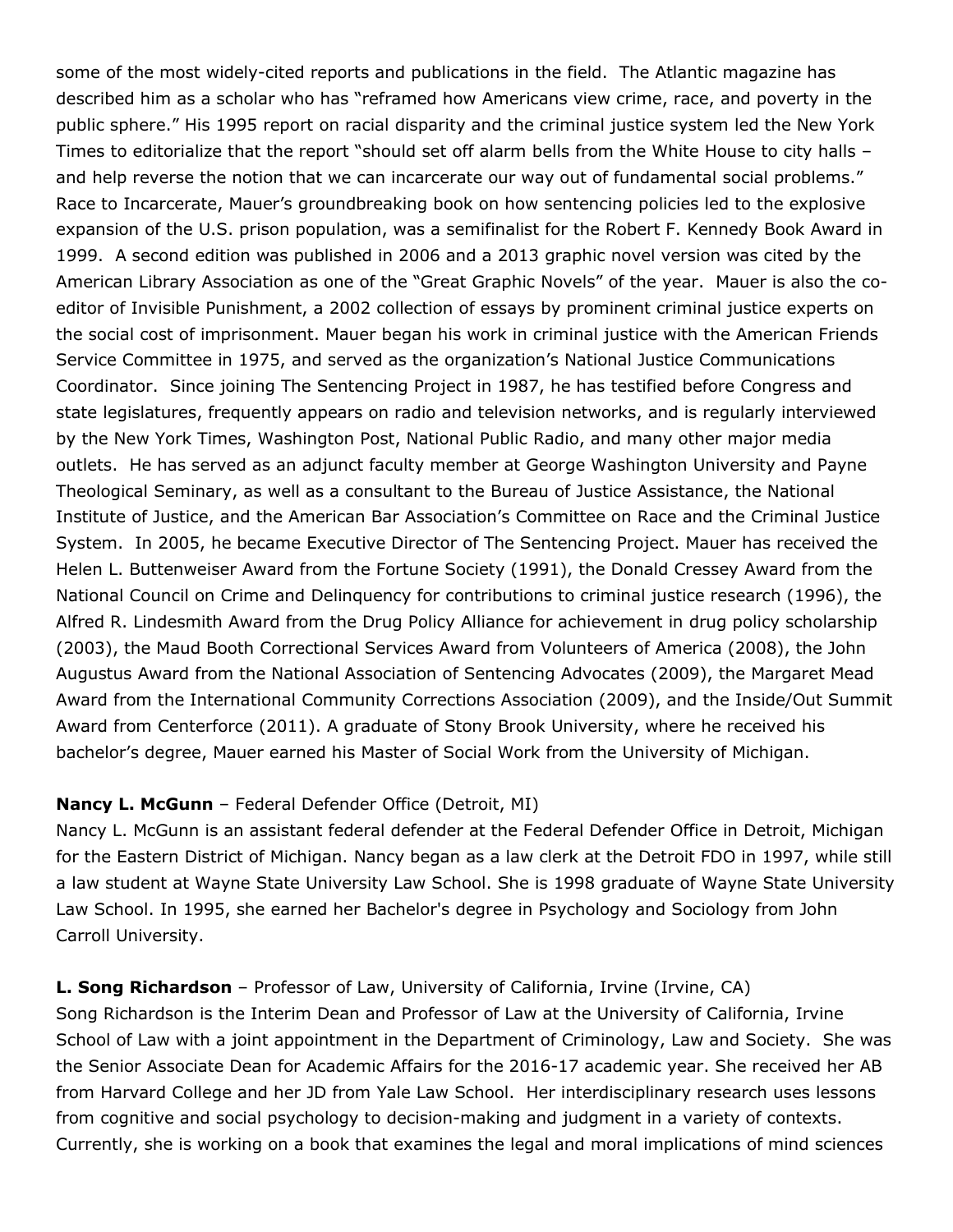research on policing and criminal procedure. She is a member of the American Law Institute. Professor Richardson's numerous articles using social psychology to examine the influence of race in the criminal justice system include Systemic Triage: Implicit Racial Bias in the Criminal Courtroom, Yale L. J.; Racial Anxiety, Iowa L. Rev. (forthcoming 2016) (co-authored with Rachel Godsil); Implicit Racial Bias and the Perpetrator Perspective, 83 George Wash. L. Rev.; Police Racial Violence: Lessons from Social Psychology, Fordham L. Rev; and Implicit Racial Bias in Public Defender Triage, Yale L.J. (co-authored with Phillip Atiba Goff). Her article, "Police Efficiency and the Fourth Amendment," Ind. L.J. was selected as a "Must Read" by the National Association of Criminal Defense Attorneys. Her co-edited book, The Future of Criminal Justice in America, was published by Cambridge University Press in 2014. Her legal career has included partnership at a boutique criminal law firm and work as a state and federal public defender in Seattle, Washington. She was also an Assistant Counsel at the NAACP Legal Defense and Educational Fund, Inc. Immediately upon graduation from law school, Professor Richardson was a Skadden Arps Public Interest Fellow with the National Immigration Law Center in Los Angeles and the Legal Aid Society's Immigration Unit in Brooklyn, NY. Richardson frequently gives talks across the country for judges, prosecutors, public defenders, police officers, non-profit organizations, and law firms on the science of implicit racial bias, implicit gender bias, stereotype threat and racial anxiety. She also presents her work at academic symposia and nonacademic legal conferences.

#### **Jeffery Robinson** – Deputy Legal Director, National ACLU (New York, NY)

Jeffery Robinson is a deputy legal director and the director of the ACLU Trone Center for Justice and Equality, which houses the organization's work on criminal justice, racial justice, and reform issues. Since graduating from Harvard Law School in 1981, Jeff has three decades of experience working on these issues. For seven years, he represented indigent clients in state court at The Defender Association and then in federal court at the Federal Public Defender's Office, both in Seattle. In 1988, Jeff began a 27-year private practice at the Seattle firm of Schroeter, Goldmark & Bender, where he represented a broad range of clients in local, state, and federal courts on charges ranging from shoplifting to securities fraud and first degree murder. He has tried over 200 criminal cases to verdict and has tried more than a dozen civil cases representing plaintiffs suing corporate and government entities. Jeff was one of the original members of the John Adams Project and worked on the behalf of one of five men held at Guantanamo Bay charged with carrying out the 9/11 attacks.In addition to being a nationally recognized trial attorney, Jeff is also a respected teacher of trial advocacy. He is a faculty member of the National Criminal Defense College in Macon, Georgia, and has lectured on trial skills all over the United States. He has also spoken nationally to diverse audiences on the role of race in the criminal justice system. He is past president of the Washington Association of Criminal Defense Lawyers and a life member and past member of the board of directors of the National Association of Criminal Defense Lawyers. Jeff is also an elected fellow of the American College of Trial Lawyers.

**Cynthia Roseberry -** Executive Director, Council for Court Excellence, (Washington, DC) Cynthia W. Roseberry joined the Council for Court Excellence as executive director in June 2017 after serving as project manager for the historic Clemency Project 2014, which has been referred to as the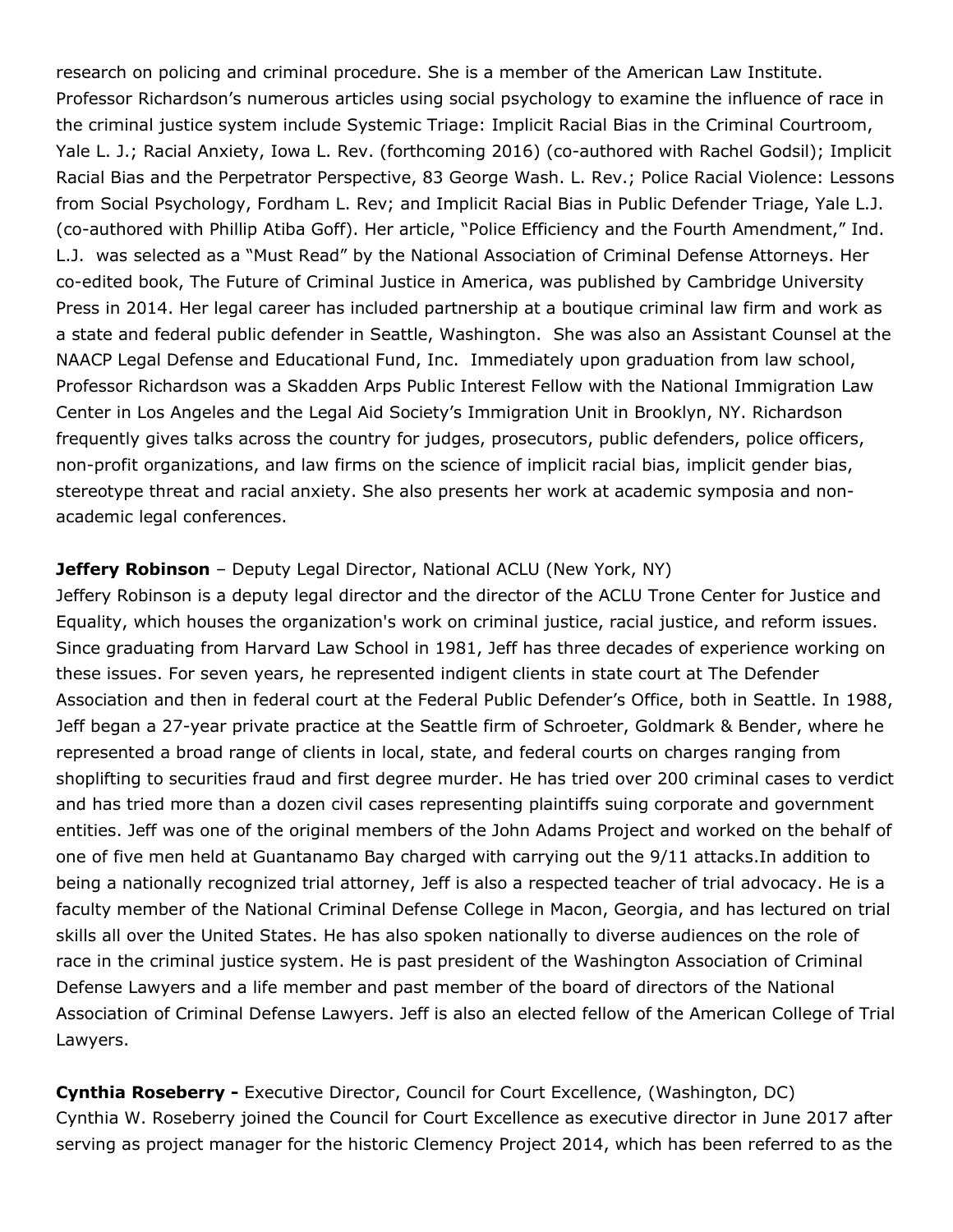nation's largest law firm of nearly 4,000 lawyers providing unprecedented pro bono support to more than 36,000 applicants for presidential clemency. Ms. Roseberry also served on the Charles Colson Task Force on Federal Corrections, a nine-member, bipartisan, blue-ribbon panel created by Congress to examine challenges in the federal corrections system, including overcrowding, prison violence, public safety measures, prison rehabilitation and employment programs, and re-entry programs and policies to reduce recidivism. The Task Force submitted its findings and recommendations to Congress, the Attorney General, and the President, and released its report, Transforming Prisons, Restoring Lives: Final Recommendations of the Charles Colson Task Force on Federal Corrections, in early 2016. Previously, from 2009 to 2014, Ms. Roseberry was the executive director of the Federal Defenders of the Middle District of Georgia, Inc. From 2007 to 2009 she taught advanced criminal procedure and co-taught in the death penalty clinic at DePaul University College of Law in Chicago, where she also founded the misdemeanor clinic. For more than 10 years prior to teaching, she practiced federal and state criminal defense in Georgia. Ms. Roseberry is a founding board member of the Georgia Innocence Project, and was the first African-American female president of the Georgia Association of Criminal Defense Lawyers. She received the 2016 COS Humanitarian Award and the 2017 annual service award from the Alpha Alpha Chapter of Phi Beta Sigma Fraternity, Incorporated. Ms. Roseberry earned her Bachelor of Science from Wilberforce University in Ohio and her Juris Doctor from Georgia State University College of Law. A national and international trainer, Ms. Roseberry has presented in nearly every U.S. state and in Europe.

#### **Martin A. Sabelli** – Attorney at Law (San Francisco, CA)

Martin Sabelli received his degrees from Harvard College (1985), the London School of Economics and Political Science (1987), and Yale Law School (1990). He currently has his own firm and have served, in the past, as a Federal Public Defender, a partner of a national firm (Winston & Strawn), the Director of Training of the Office of the San Francisco Public Defender, and as a law clerk to the late Honorable Robert F. Peckham, United States District Judge. He has represented individuals in state and federal courts since 1993 in a wide range of civil and criminal matters including complex federal white collar criminal prosecutions, multi-defendant federal conspiracy cases, federal and state gang-related prosecutions, and federal and state death-penalty matters. These matters have included corporate internal investigations in civil and criminal matters as well as matters pending before the Securities and Exchange Commission, matters investigated and prosecuted by the Federal Deposit Insurance Corporation, matters prosecuted under the Racketeering and Corrupt Organization Act, and legal malpractice matters. He has taught for the National Criminal Defense College since 2001 and for the Trial Advocacy Workshop of Harvard Law School, the National Institute for Trial Advocacy, and the National Association of Criminal Defense Lawyers (NACDL) as well as numerous other criminal defense and public defense programs around the country and abroad. He has also served as the Director of the Mexico Program for the National Institute of Trial Advocacy. He regularly lectures on comparative criminal justice issues and trains judges, prosecutors, and lawyers in Argentina, Mexico, Chile, and Peru. He has also trained judges, prosecutors, and lawyers in numerous other countries including Colombia, Bolivia, Nicaragua, Tunisia and Egypt. He has authored law review articles and practice guides on gang expert issues, the dangers of self representation, expert witnesses, prosecutorial discretion, and comparative law issues.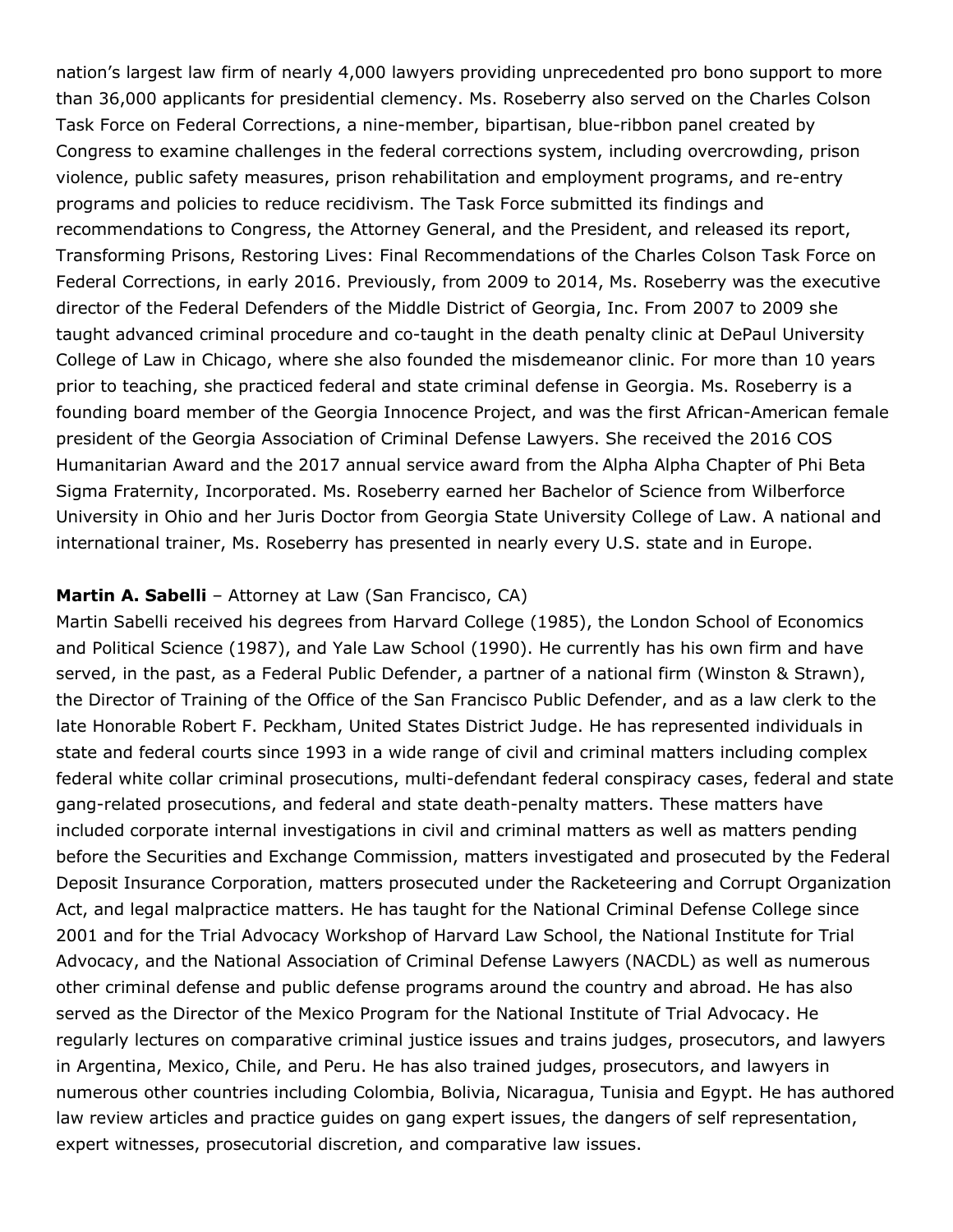**Alison Siegler** – Clinical Law Professor, University of Chicago Law School (Chicago, IL) Alison Siegler is a Clinical Professor of Law and the founder and director of the Federal Criminal Justice Clinic (FCJC), the nation's only legal clinic solely devoted to representing indigent clients charged with federal felonies. The FCJC defends individual clients and pursues impact litigation in federal district court, in the Seventh Circuit Court of Appeals, and before the United States Supreme Court, and engages in legislative advocacy. Siegler received the Seventh Circuit Bar Association's Justice John Paul Stevens Award for Outstanding Public Service Work in the Seventh Circuit Court of Appeals in 2016 for the clinic's stash house litigation. She was previously a staff attorney with the Federal Defender Program in Chicago, a Prettyman Fellow at Georgetown University Law Center's Criminal Justice Clinic, and a law clerk for U.S. District Judge Robert W. Gettleman. She graduated magna cum laude from Yale College, earned a J.D. from Yale Law School, and holds an LL.M. from Georgetown.

**David Singleton** – Executive Director, Ohio Justice & Policy Center (Cincinnati, OH) Mr. Singleton received his J.D., cum laude, from Harvard Law School in 1991, and his A.B. in Economics and Public Policy, cum laude, from Duke University in 1987. Upon graduation from law school, Mr. Singleton received a Skadden Fellowship to work at the Legal Action Center for the Homeless in New York City, where he practiced for three years. He then worked as a public defender for seven years, first with the Neighborhood Defender Service of Harlem and then with the Public Defender Service for the District of Columbia. After moving to Cincinnati in the summer of 2001, Mr. Singleton practiced at Thompson Hine before joining OJPC as its Executive Director in July 2002. David is also an Assistant Professor of Law at Northern Kentucky University's Salmon P. Chase College of Law.

## **Colette Tvedt** – Attorney at Law (Denver, CO)

Colette Tvedt currently has her own firm in Denver, Colorado. She has devoted her career over the past 25 years to representing poor people accused of crimes. She served as the Director of Public Defense Training and Reform at the National Association of Criminal Defense Lawyers. In that capacity, she focused on developing and delivering training programs for public defense providers nationwide. Prior to that, she was in private practice with the Seattle law firm, Schroeter, Goldmark & Bender, where she continued to represent the indigent by court appointment in state and federal court, in addition to serving on the board of one of Seattle's public defender providers. Before entering private practice, she spent 18 years as a public defender in Massachusetts and Washington State. Colette Tvedt also has extensive experience training attorneys. She has organized training programs for hundreds of defense lawyers and served for several years as a Clinical Professor of Law as the director of the Suffolk Defenders Clinical Program at Suffolk University Law School in Boston. In recent years, in addition to her practice, she has served as professor of advanced trial advocacy at the University of Washington School of Law and at Seattle University School of Law. She is a faculty member of the National Criminal Defense College (NCDC) in Macon, Georgia. Colette Tvedt is an honors graduate of Rutgers University, where she also attended law school.